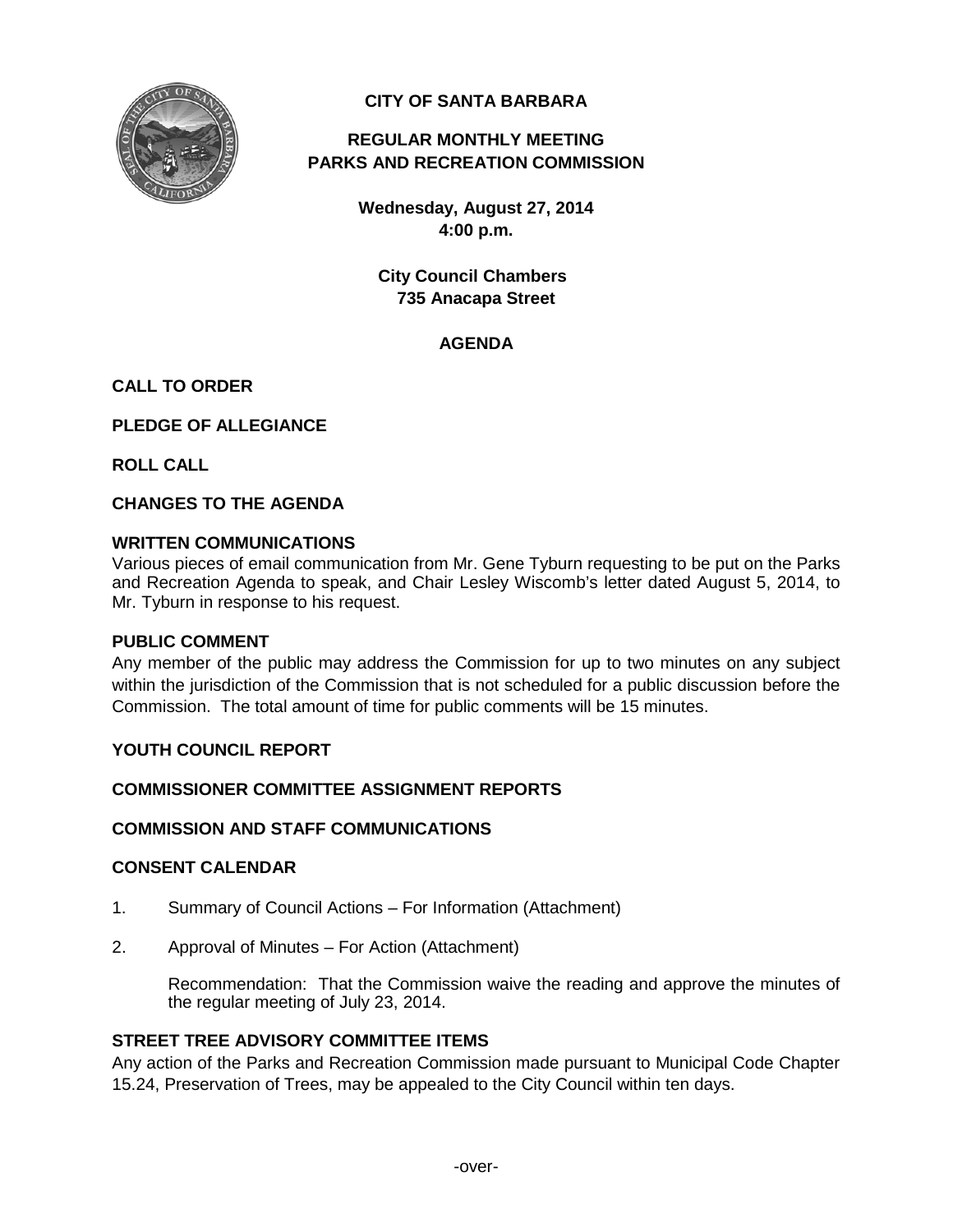3. Street Tree Advisory Committee Recommendation – For Action (Attachments)

Recommendation: That the Commission:

A. Approve the following Street Tree removal request:

1. 1716 and 1720 Calle Poniente – *Ficus Nitida*, Indian Laurel Fig – Michael Selman

B. Deny the following Street Tree removal request:

1. 730 Flora Vista Dr. – *Schinus terebinthifolius*, Brazilian Pepper – Rusty and Marilynn Thomasson

C. Approve the following Setback Tree removal request:

1. 125 E. Pedregosa St. – *Acacia melanoxylon*, Black Acacia – Erin Carroll

D. Deny the following Setback Tree removal request:

1. 1900 E. Las Tunas Rd. – *Platanus racemosa*, California Sycamore – Brandon Arlington

E. Conditionally approve the following Setback Tree removal request:

1. 3779 Lincolnwood Dr. – *(1) Jacaranda mimosifolia,* Jacaranda, *(1) Ficus carica*, Edible Fig and *(1) Washingtonia robusta*, Mexican Fan Palm – David R. **Black** 

F. Partially approve or deny the following Setback Tree removal request:

1. 3753 Lincoln Rd. – *(2) Liquidambar styraciflua,* American Sweetgum – Christian P. Nolte

### **OLD BUSINESS – TIME CERTAIN - 5:00 P.M.**

4. Public Hearing - Parks and Recreation Commission Findings Regarding the Bath and Ortega Pocket Park – For Action (Attachment)

Recommendation: That the Commission:

- A. Recommend to City Council that the Bath St Pocket Park be designated a neighborhood park as defined in Santa Barbara Municipal Code Section 28.37.030; and
- B. Make the following findings pursuant to SBMC Section 28.37.025 to approve the development of the Bath St Pocket Park:
	- i. That the proposed park improvements are appropriate or necessary for the benefit of the community and visitors;
	- ii. That the proposed park facilities including lighting, play areas, and associated landscaping, will be compatible with the character of the neighborhood;
	- iii. That the total area of the site and the setbacks of all facilities from the property lines and street are sufficient, in view of the physical character of the land,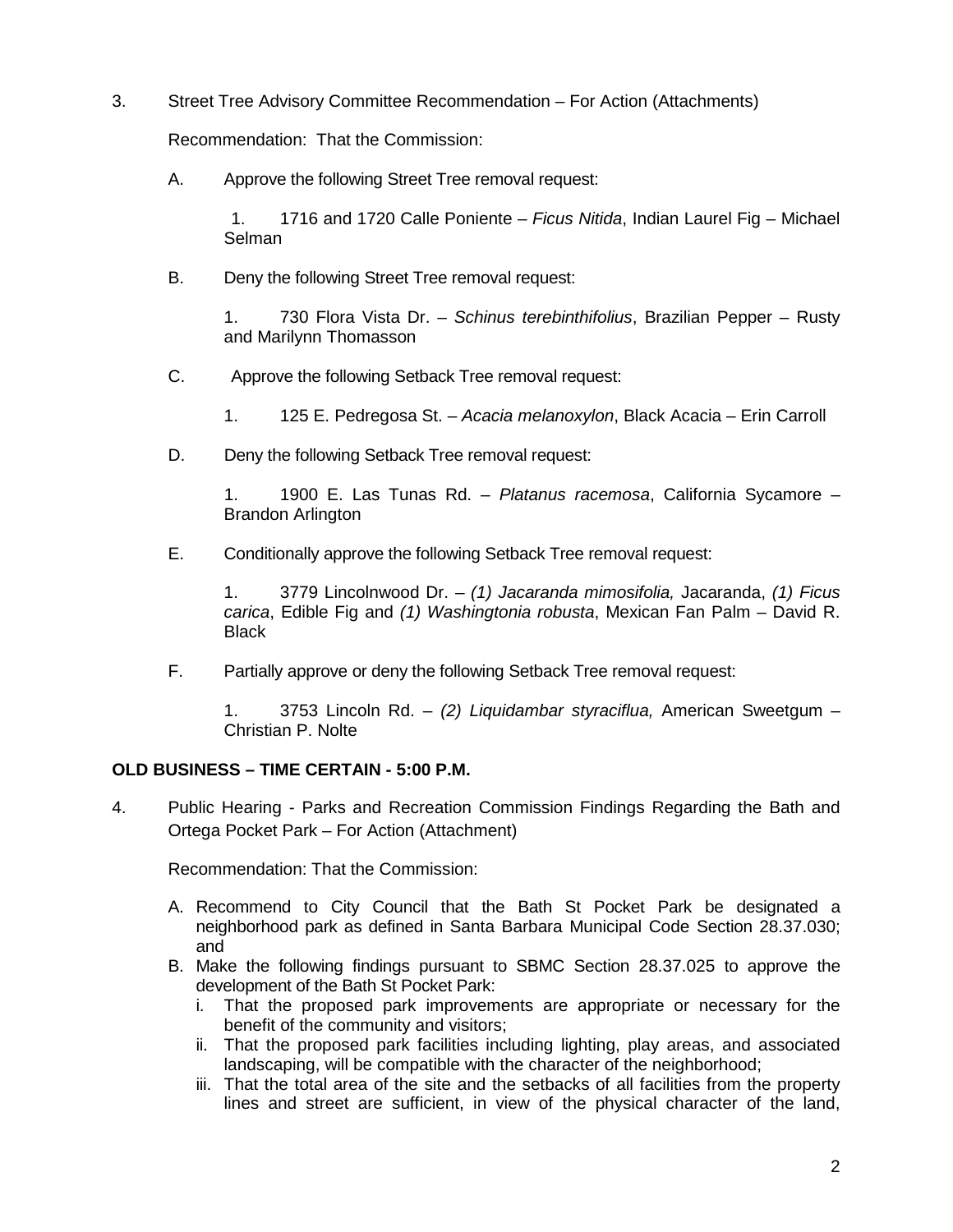proposed development and neighborhood, to avoid significant negative effects on surrounding properties;

- iv. That the intensity of park use is appropriate and compatible with the character of the neighborhood;
- v. That the proposed park is compatible with the scenic character of the City;
- vi. That the proposed structures are compatible with the neighborhood in terms of size, bulk and scale or location.
- 5. Historic and Specimen Tree Drought Action Plan For Information (Attachment)

Recommendation: That the Commission receive a report on the Parks and Recreation Department Historic and Specimen Tree Drought Action Plan and progress on implementation of other urban forest drought response efforts.

#### **NEW BUSINESS**

6. Annual Election of Chair and Vice-Chair – For Action (Attachment)

Recommendation: That the Commission elect a Chair and Vice Chair to serve as presiding officer for the period of August 1, 2014, through July 30, 2015.

7. Advisory Committee Liaison Appointments – For Action (Attachment)

Recommendation: That the Commission review and consider advisory committee liaison appointments.

## **ADMINISTRATIVE AND STAFF REPORTS**

8. Restoration of Saturday Youth Skate Hours at Skaters Point – For Information

Recommendation: That the Commission receive a report on the restoration of Saturday youth skate hours at Skaters Point for youth, 12 years of age and under and a change to the posted youth skate hours from 10  $a.m. - 12$  p.m. to  $9 - 11$   $a.m.$ 

9. Cabrillo Pavilion Bathhouse Status Report – For Information (Attachment)

Recommendation: That the Commission receive a brief status report on the Cabrillo Pavilion and Bathhouse Renovation Project.

#### **ADJOURNMENT**

**REPORTS:** Copies reports relating to agenda items are available for review in the City Clerk's Office, at the Central Library, and at the Parks and Recreation Administrative Office at 620 Laguna Street or online at the City's website [\(http://www.SantaBarbaraCA.gov\)](http://www.santabarbaraca.gov/). Materials related to an item on this agenda submitted to the Parks and Recreation Commission after distribution of the agenda packet are available for public inspection in the Parks and Recreation Department located at 620 Laguna Street, during normal business hours.

**AMERICANS WITH DISABILITIES ACT:** In compliance with the Americans with Disabilities Act, if you need special assistance to gain access to, comment at, or participate in this meeting, please contact Terri Yamada at 564-5484 or inquire at the City Clerk's Office on the day of the